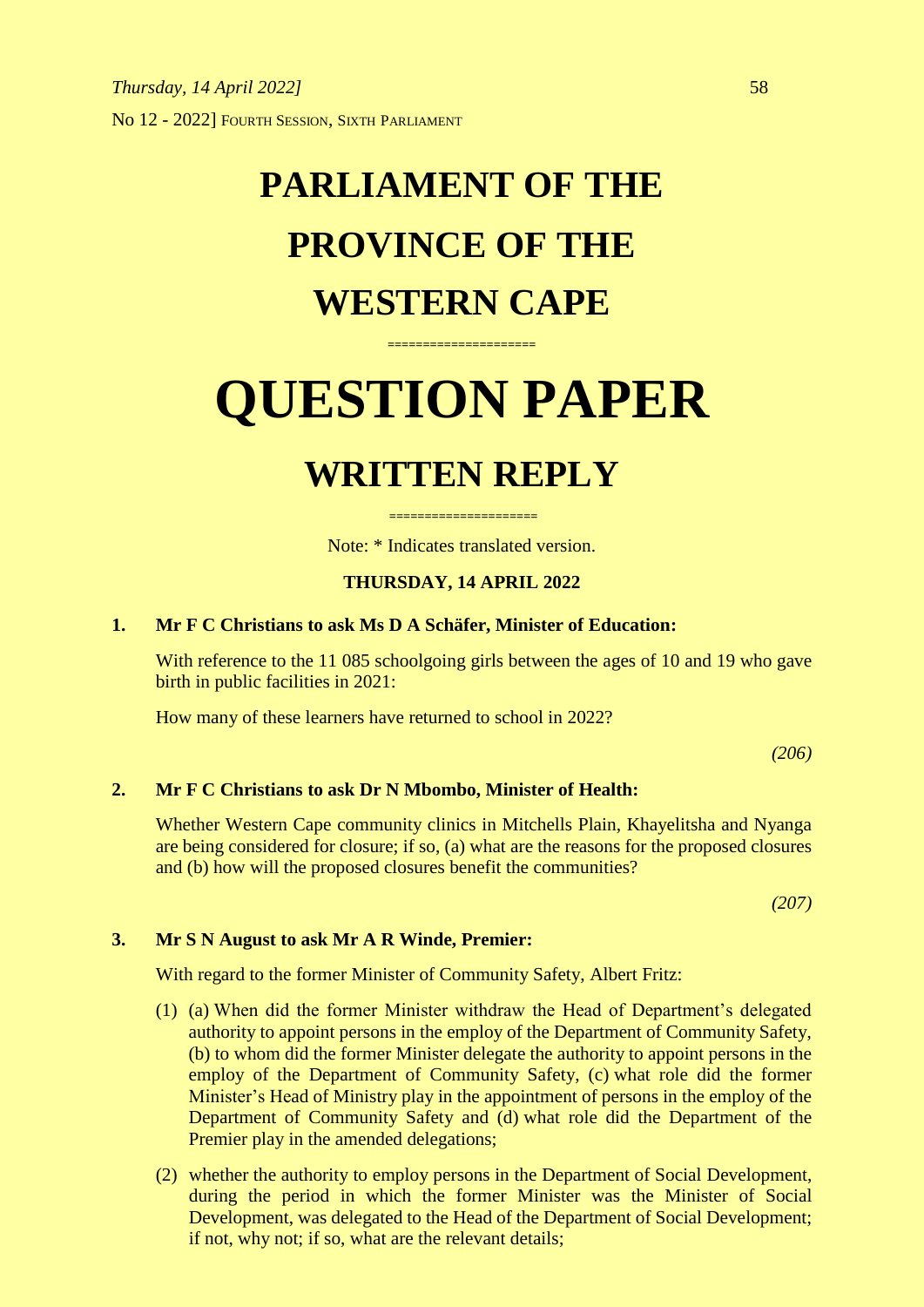- (3) whether any other Minister withdrew or withheld delegations from any other Head of Department to appoint persons in the employ of their departments; if so, (a) what are the relevant details and (b) why was this allowed;
- (4) why did the Premier permit a Minister to withdraw these delegations;
- (5) whether he has initiated an investigation into the role of any employees in the Department of Social Development in regard to the allegations of sexual misconduct against the former Minister while he was Minister of Social Development; if not, why not; if so, what are the relevant details?

*(208)*

#### **4. Mr R I Allen to ask Ms A J D Marais, Acting Minister of Community Safety:**

With respect to the Plattekloof Forensic Science Laboratory's commitments to improve the maintenance of its equipment:

- (1) Whether the necessary maintenance plans are in place to meet this commitment; if so, how long would these contracts take;
- (2) (a) what DNA processing equipment has been bought and (b) what is the total value thereof?

*(209)*

#### **5. Mr R I Allen to ask Ms A J D Marais, Acting Minister of Community Safety:**

- (1) How are station-level resources calculated based on a station headed by a (a) brigadier, (b) colonel and (c) captain;
- (2) (a) how many (i) detectives and (ii) vehicles are there at every station in the province and (b) what is the average number of vehicles not in working order?

*(210)*

#### **6. Mr A P van der Westhuizen to ask Mr A W Bredell, Minister of Local Government, Environmental Affairs and Development Planning:**

With regard to the latest National Green Drop Report:

- (1) (a) What are the criteria against which scores are calculated, (b) which five local governments in the province performed best and (c) which were ranked last, according to this report;
- (2) (a) which municipalities' water systems are viewed to be at risk due to poor waste management and (b) what support has his Department in the past rendered to local governments across the board to assist them to (i) lessen the risk of water scarcity and (ii) improve on their scores;
- (3) whatsupport did municipalities in the province receive from the national Department of Water and Sanitation in order to address water scarcity risks and to improve their scores against the Green Drop criteria?

*(211)*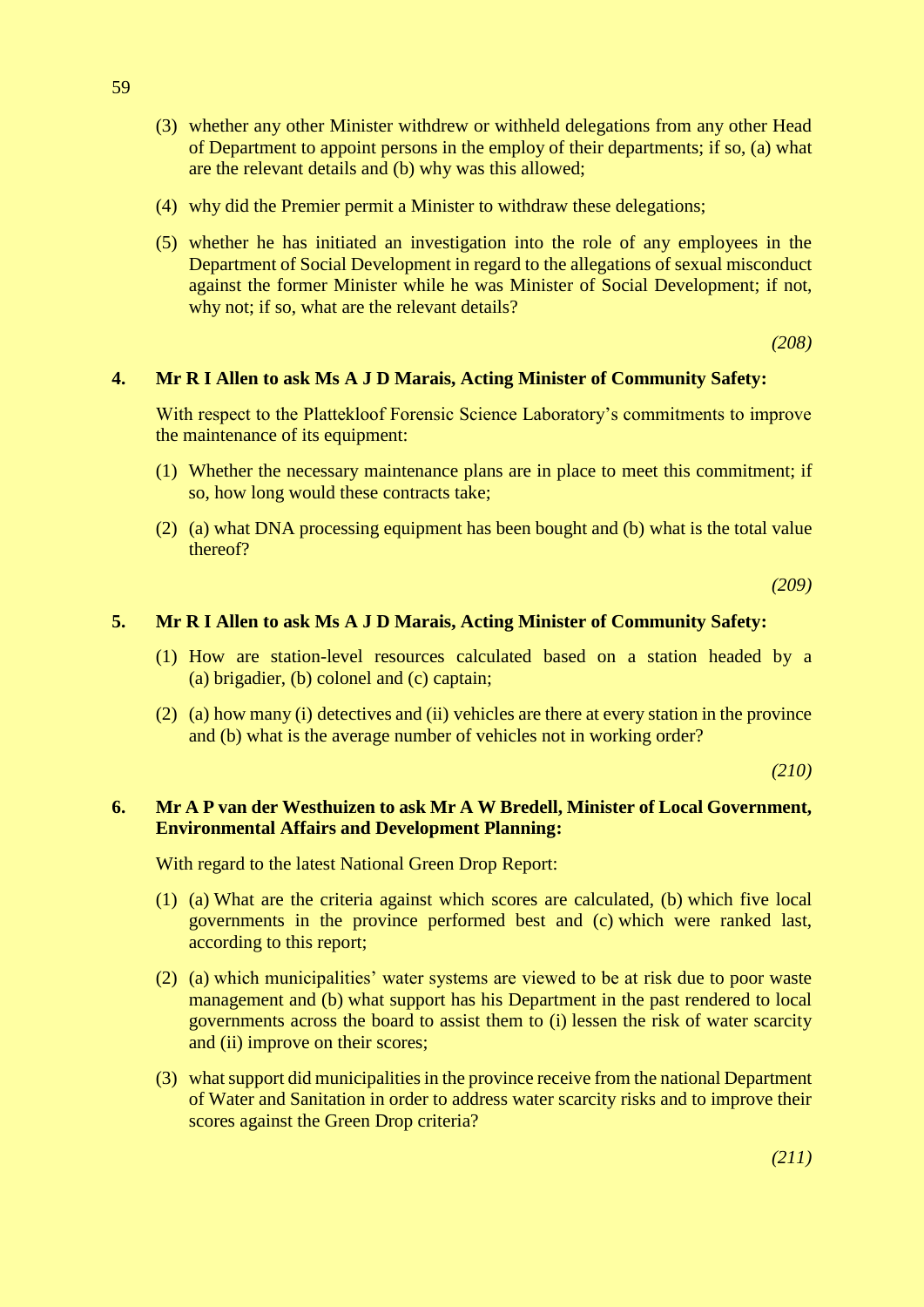#### **7. Mr A P van der Westhuizen to ask Mr A W Bredell, Minister of Local Government, Environmental Affairs and Development Planning:**

With regard to the latest National Green Drop Report:

(a) What were the technical issues with the fourth water waste system of the Witzenberg Municipality that resulted in it not receiving the 3D certification and (b) what are the plans to ensure that this poor-performing water waste system of the Witzenberg Municipality performs better during future assessments?

*(212)*

#### **8. Ms L J Botha to ask Mr A W Bredell, Minister of Local Government, Environmental Affairs and Development Planning:**

Regarding the meeting that took place between the George Municipality and its Electrotechnical Services Committee on 5 April 2022 where the Committee revealed that a total of 1 085 illegal electricity connections were removed in the month of February alone:

- (1) (a) What did the 1 085 illegal connections cost the Municipality in rand and (b) which other municipalities in the province currently have programmes in place to cut illegal electricity connections;
- (2) whether there are plans in place to provide alternative power sources to the informal settlements; if so, what are these plans?

*(213)*

#### **9. Ms L J Botha to ask Mr A R Winde, Premier:**

In reference to the planned government "refresh":

- (1) (a) When is the deadline for this restructuring to be completed and (b) how much money is projected to be saved due to increased efficiency in government structuring in the first five years after the refresh is completed;
- (2) whether a feasibility study has been conducted to ensure the refresh does not have unintended negative consequences for effective governance; if so, (a) who was responsible for this study and (b) what were the findings?

*(214)*

#### **10. Mr G Bosman to ask Mr D J Maynier, Minister of Finance and Economic Opportunities:**

In reference to the Airports Company of South Africa stating that air travel into the country is steadily recovering to pre-pandemic levels:

- (a) What steps is his Department taking to ensure SMMEs in tourism-focused sectors are well-positioned to take advantage of this influx in relation to job creation;
- (b) whether his Department is receiving support from any national government departments; if so, what are the details of this support;
- (c) how much money is being allocated to programmes specifically aimed at helping SMMEs create sustainable jobs to match the recovery in international and domestic tourism to the Western Cape?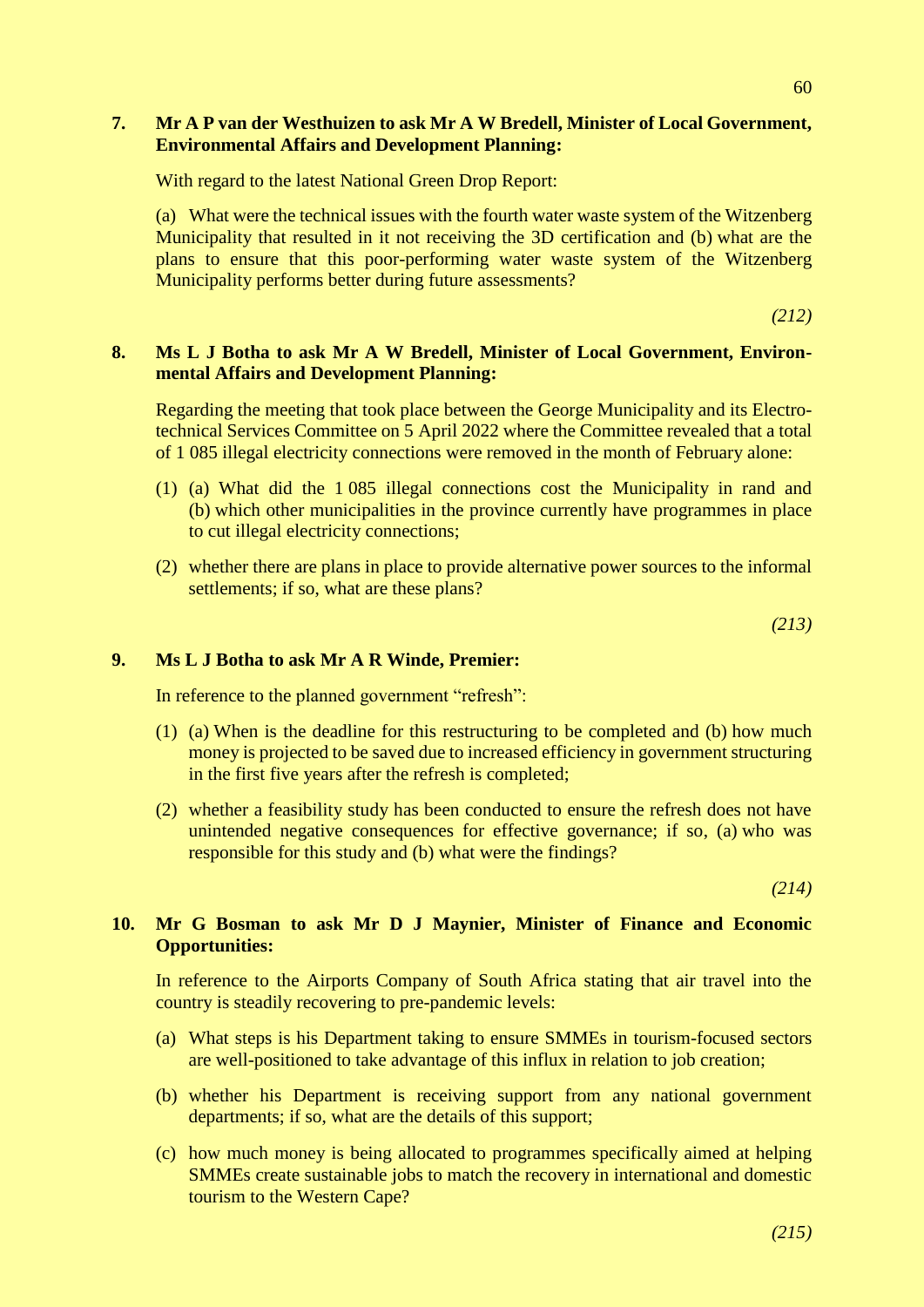#### **11. Ms L M Maseko to ask Mr T A Simmers, Minister of Human Settlements:**

In relation to public–private partnerships in the Department of Human Settlements:

(a) How many public–private partnerships has the Department entered into, (b) what is the monetary value of each partnership entered into, (c) what are the specific terms and conditions for entering into a public–private partnership, (d) what challenges have been identified by his Department for entering into public–private partnerships and (e) how are these challenges being addressed?

*(216)*

#### **12. Ms L M Maseko to ask Mr T A Simmers, Minister of Human Settlements:**

In relation to the deeds office backlog preventing the transfer of title deeds to beneficiaries:

Whether his Department is taking innovative steps to deal with the title deeds backlog in the province; if not, why not; if so, what are the details of these steps?

*(217)*

#### **13. Mr R D Mackenzie to ask Ms A J D Marais, Acting Minister of Community Safety:**

With regard to the South African Police Service's investigation of CAS100/02/2022:

(a) What is the current status of the investigation and (b) when is the investigation expected to be concluded?

*(218)*

#### **14. Mr R D Mackenzie to ask Ms A J D Marais, Acting Minister of Community Safety:**

With regard to police training:

61

- (1) (a) What sort of training do police officers receive with regard to the taking statements from the public and (b) how often is this training done;
- (2) whether the training is being done in their mother tongue; if not, why not; if so, what are the relevant details?

*(219)*

#### **15. Mr M Kama to ask Ms A J D Marais, Acting Minister of Community Safety:**

With regard to the establishment of K9 units in the province:

- (1) (a) What (i) is the number and (ii) are the details of these units that have been established, (b) what criteria are used to identify municipalities where these units are deployed, (c) how many are deployed in the entry points, such as the Southern Cape, Beaufort West and Laingsburg, (d) what is the number of K9 dogs that are deployed in each municipality and (e) what is the (i) total cost for each unit, (ii) price per dog and (ii) other related expenditure to maintain the wellbeing and training of K9 dogs;
- (2) whether the K9 dogs in all municipalities are owned by government; if not, why not; if so, what are the relevant details;
- (3) whether K9 dogs are rented from private service providers; if so, (a) what are the relevant details, (b) what is the rental cost per dog and (c) what are the reasons for renting the dogs?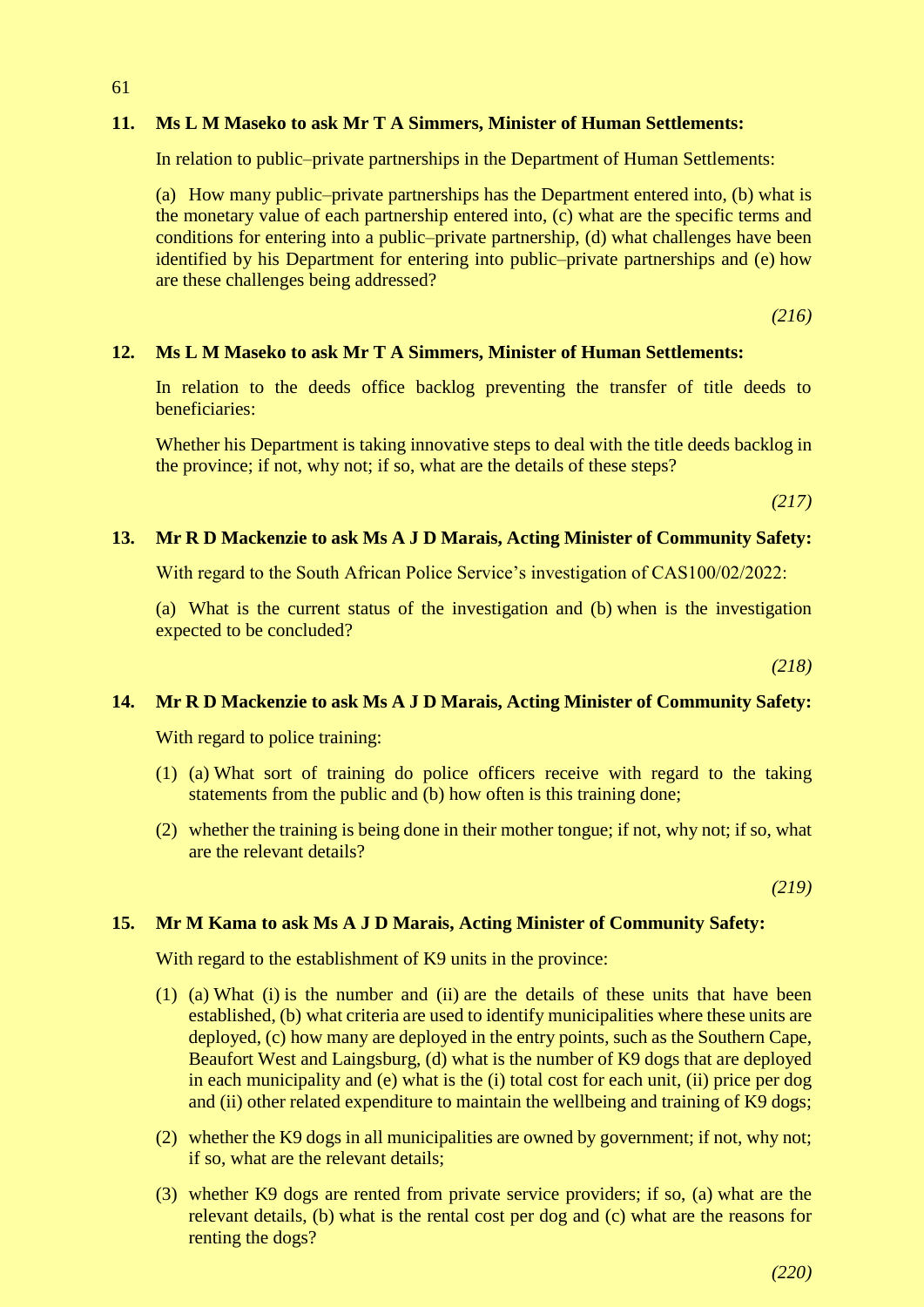#### **16. Mr L L Mvimbi to ask Ms D A Schäfer, Minister of Education:**

With regard to the Grootkraal UCC Primary School's court case against her Department:

- (1) (a) What were the details and judgment in the case, (b) what are her Department's plans to develop and renovate the school and (c)(i) what is the status of the School Governing Body, (ii) who are its members and (iii) when they were elected;
- (2) whether there are any current and/or pending disciplinary actions against (a) teachers, (b) SMT members or (c) the principal; if so, (i) what are the relevant details, (ii) what are the specific transgressions under investigation, (iii) when did the investigation start and (iv) what was the complaint?

*(221)*

#### **17. Mr L L Mvimbi to ask Ms D A Schäfer, Minister of Education:**

With regard to the Grootkraal UCC Primary School:

(a) what type of transport is being rendered to the learners at the school, (b) what is the rationale for the decision to change (i) the service provider for learner transport and (ii) the route and (c) how many learners have been negatively affected by this change?

*(222)*

#### **18. Ms R Windvogel to ask Dr N Mbombo, Minister of Health:**

- (1) Whether her Department supports the decision to allow supporters back into stadiums; if not, why not; if so, (a) what are the relevant details and (b) what are the envisaged benefits of this;
- (2) whether she has had any engagements with the provincial Minister of Cultural Affairs and Sport to manage the spread of COVID-19 in these sporting events; if not, why not; if so, (a) what are the relevant details, (b) what (i) is the number and (ii) are the details of the meetings held and (c) what are the details of the plans to manage the spread?

*(223)*

#### **19. Mr M Kama to ask Ms A J D Marais, Minister of Cultural Affairs and Sport:**

- (1) Whether the Province has a transversal Youth Development Policy; if not, why not; if so, what are the relevant details;
- (2) whether the Province has a transversal Youth Development Strategy; if not, why not; if so, (a) what are the relevant details, (b) can a copy of the strategy be made available and (c) how does the strategy address social pathologies, such as drug and substance abuse, violent crime and gangsterism?

*(224)*

#### **20. Mr M K Sayed to ask Ms D A Schäfer, Minister of Education:**

- (1) Whether her Department has conducted any investigation into financial irregularities and/or maladministration and malfeasance at the Heatherlands High School; if not, why not; if so, (a) what are the relevant details, (b)(i) when was the investigation instituted, (ii) what are the reasons for it, (iii) what were the findings and recommendations and (iv) can a copy of the investigative report be made available;
- (2) whether there are any government officials, political office-bearers, as well as officials in the Education District, who were implicated in any wrongdoing during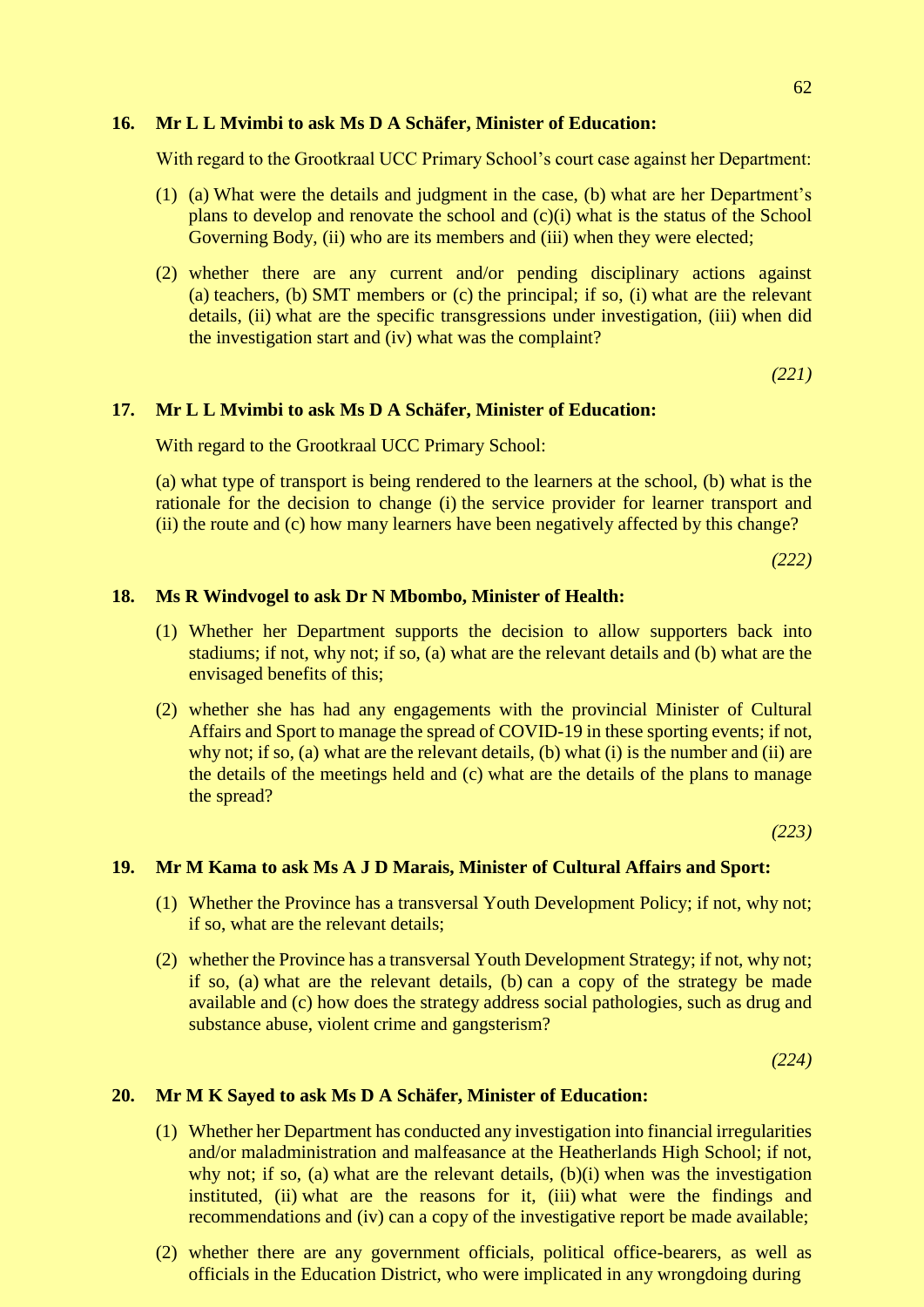the investigation of financial irregularities and/or maladministration at the Heatherlands High School, if so, what are the relevant details;

- (3) whether schools are allowed to have financial reserves; if not, why not; if so, what are the relevant details;
- (4) whether the Heatherlands High School has had any financial reserves in the past; if not, why not; if so, (a) what are the relevant details, (b) where were these reserves kept, (c) what are the details of the trust fund where these reserves were kept and (d) what are the details of the trustees?

*(225)*

#### **21. Mr M K Sayed to ask Ms D A Schäfer, Minister of Education:**

With regard to the Heatherlands High School:

- (1) (a) What are the details and condition of the (i) assets, (ii) tractors, (iii) ploughs and (iv) trucks that belong to the school and (b) what happened to the cash reserves of the school;
- (2) what (a) is the number and (b) are the details of the staff members who worked at the school;
- (3) whether the daughter of a certain person, whose name has been furnished to her Department for the purpose of her reply, worked at the school, as well as at another school called Carpe Diem; if so, (a) what are the relevant details, (b) what are her qualifications and (c) why was she dismissed;
- (4) whether the son-in-law of a certain person, whose name has been furnished to her Department for the purpose of her reply, is the Principal at the Olympia Skills School; if so, what are the relevant details?

*(226)*

#### **22. Mr M K Sayed to ask Ms D A Schäfer, Minister of Education:**

(a) What are the details of all investigations into financial irregularities and maladministration that have been instituted against schools in (i) 2014, (ii) 2015, (iii) 2016, (iv) 2017, (v) 2018, (vi) 2019, (vii) 2020, (viii) 2021 and (ix) 2022 to date and (b) can copies of such investigations and findings be made available?

*(227)*

#### **23. Mr A Lili to ask Mr T A Simmers, Minister of Human Settlements:**

- (1) (a) Which pockets of land and/or housing projects are earmarked to benefit residents of temporary relocation areas (TRA) and (b) how much is made available in the 2022 MTEF;
- (2) (a) what progress has been made with the Airport Precinct Housing Project, (b) what is the project specifications, (c) what is the total breakdown of the expenditure and expenditure items and (d) when is the first residents expected to move in?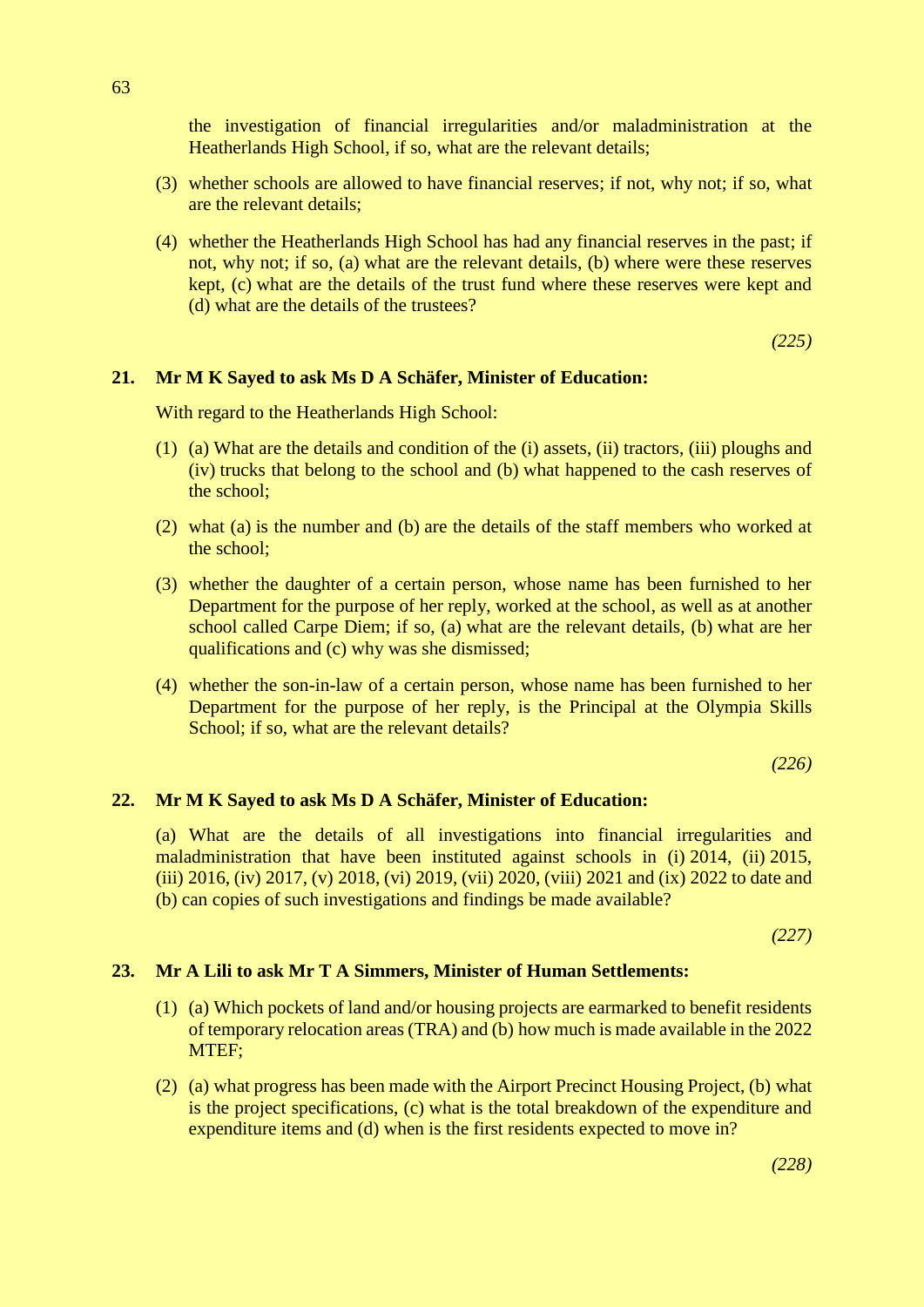#### **24. Mr M Kama to ask Ms A J D Marais, Acting Minister of Community Safety:**

- (1) (a) What is the number of GBV cases that were monitored by Court Watching Brief Programme in (i) 2019, (ii) 2020, (iii) 2021 and (iv) 2022 to date and (b) of these, (i) how many were dismissed and thrown out of court and (ii) how many were reinstated and successfully concluded because of the intervention of the programme;
- (2) (a) what is the number of staff members who are employed in the Court Watching Brief Programme and (b) what are their (i) qualifications and (ii) salary ranges;
- (3) what is the number of Court Watching Brief Programme personnel designated to monitor GBV and femicide cases?

*(229)*

#### **25. Mr C M Dugmore to ask Mr A R Winde, Premier:**

(a) How many private functions have taken place at his residence in (i) 2019, (ii) 2020, (iii) 2021 and (iv) 2022 to date, (b) what are the details of these functions and (c) what are the names of the hosting organisations?

*(230)*

#### **26. Ms N D Nkondlo to ask Mr D G Mitchell, Minister of Transport and Public Works:**

Whether the Provincial Regulatory Entity (PRE) has in its possession the up-to-date integrated transport plans (ITPs) of municipalities; if so, can a copy be made available of the ITP of the (a) City of Cape Town, (b) Garden Route and (c) Cape Winelands with direct reference to the parts or sections that the PRE utilises for its decisions on operating licence applications?

*(231)*

#### **27. Ms R Windvogel to ask Dr N Mbombo, Minister of Health:**

With reference to her reply to question 10 of 18 March 2022:

- (1) (a) What is the total number of (i) COVID-19 posts and (ii) non-COVID-19 posts that were created between 2020 and 2022 in her Department and (b) what was the total expenditure;
- (2) whether any of these persons were and/or are currently employed through agencies; if not, why not; if so, (a) what is the number of staff members who are employed through agencies, (b) what (i) are the details of the agencies used and (ii) is the number of staff members allocated per agency and (c) what is the total cost breakdown per staff member and agency?

*(232)*

#### **28. Ms R Windvogel to ask Dr N Mbombo, Minister of Health:**

With reference to her reply to question 10 of 18 March 2022:

With regard to staff members who were re-employed in her Department, (a) what is the nature of the contracts, (b) in which facilities are they employed, (c) what is the (i) total cost and (ii) breakdown per post, (d)(i) how many are permanently employed to fill funded vacant posts and (ii) at which facilities and (e) how many are employed through agencies?